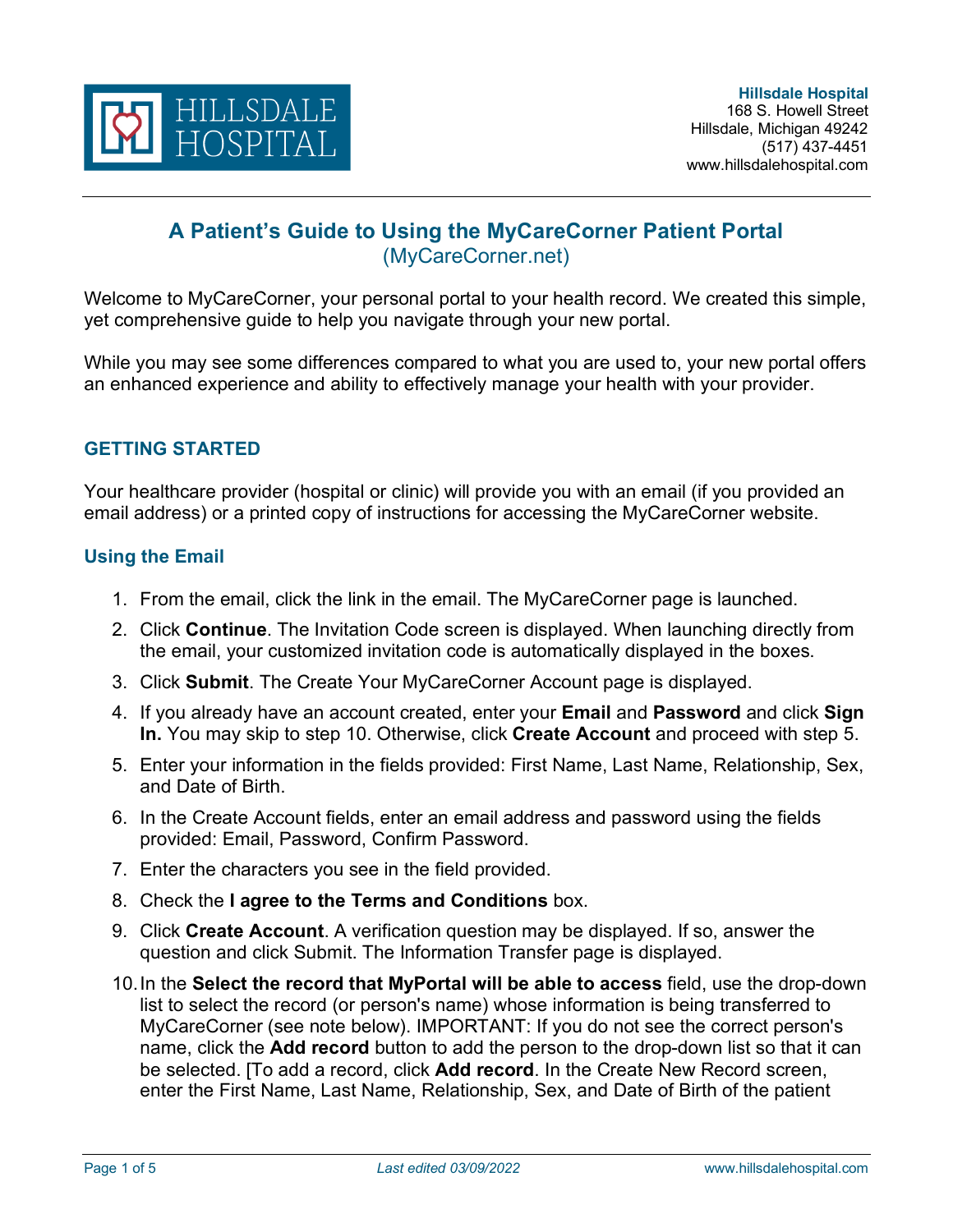

record you wish to add. Enter the characters and click **Create**. The new record is now an option in the drop-down list.]

*NOTE: It is important to note that multiple patients can be set up under one account (or email address/password combination) so that spouses and/or children can be accessed from a single account holder.* 

11.Click **Allow**. The Access Approved screen is displayed. Click **Home** to go to the MyCareCorner patient portal home page. As the home page is displayed, a *Your Data is Loading* message is displayed. Once the message disappears, refresh your browser to ensure the health record data is displayed. If an *Error Occurred while getting your data. Please talk to customer service* message is displayed, contact your healthcare provider/facility.

### **Using the Printed Instructions**

- 1. From your internet browser, enter the URL from the printed invitation into the browser window. The Welcome page is displayed.
- 2. Click **Continue**. The Invitation Code screen is displayed.
- 3. Enter the invitation code from your printed instructions.
- 4. Click **Submit**. The Create Your MyCareCorner Account page is displayed.
- 5. The remaining steps are the same as in the Using the Email section. See steps 4-11 above to complete the process.

### **ACCESSING AREAS OF YOUR HEALTH RECORD**

MyCareCorner provides access to your personal health record. The home screen (or dashboard) contains several widgets you can view at a glance. Or, you can use the menu on the left to navigate to the other areas of your record.

| Click                | <b>To</b>                                                                                                                                                       |
|----------------------|-----------------------------------------------------------------------------------------------------------------------------------------------------------------|
| <b>Allergies</b>     | View, edit, delete, and add allergies in your personal health record.                                                                                           |
| <b>Appointments</b>  | View your upcoming and past appointments and add new appointments.                                                                                              |
| <b>Blood Glucose</b> | View and enter values for blood glucose and HgA1c levels.                                                                                                       |
| <b>Blood Oxygen</b>  | View historical blood oxygen values in a graph format and add new entries.                                                                                      |
| <b>Concern</b>       | View and manage a list of health concerns, including start and end dates.                                                                                       |
| <b>Conditions</b>    | View a list of medical problems in your record and add, delete, or edit<br>problems to mark inactive (i.e., indicate that you no longer have the<br>condition). |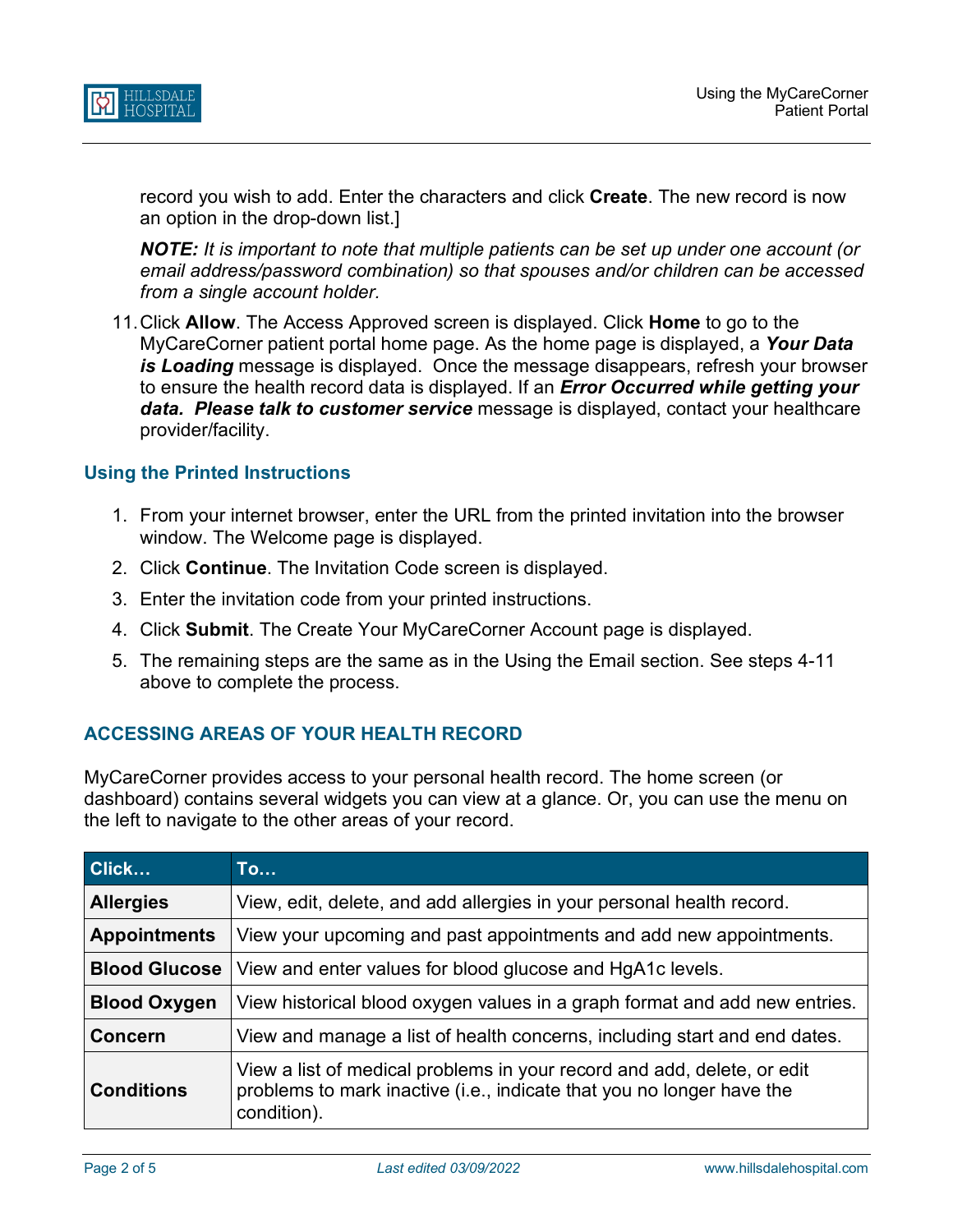| <b>Documents</b>     | View, manage, and download documents to your record. You can also view<br>your health data audit log.                                                                               |
|----------------------|-------------------------------------------------------------------------------------------------------------------------------------------------------------------------------------|
| <b>Encounters</b>    | View basic information about the medical visits/encounters recorded in your<br>Consolidated Clinical Document (CCDA) record, edit or delete previous<br>visits, and add new visits. |
| <b>Lab Results</b>   | View lab results that have been uploaded to your personal health record.                                                                                                            |
| <b>Medications</b>   | View the medications listed in your personal health record, edit or delete<br>existing                                                                                              |
| <b>Messages</b>      | View and send messages to and from your providers.                                                                                                                                  |
| <b>Height</b>        | View and enter height values in a graph format.                                                                                                                                     |
| <b>Immunizations</b> | Manage the immunization data in your personal health record.                                                                                                                        |
| <b>Procedures</b>    | View the procedures included in your personal health record, edit or delete<br>previous procedures, and add new procedures that have been performed.                                |
| <b>Reminders</b>     | Keep a list of reminders for appointments or other tasks.                                                                                                                           |
| <b>Vital Signs</b>   | View and modify the blood pressure values and other vital signs recorded<br>in your personal health record.                                                                         |
| Weight               | View and enter weight values in a graph or list.                                                                                                                                    |

### **VIEWING & MANAGING YOUR HEALTH INFORMATION**

Information in your health record can either come from the hospital information system or you can add it manually. If information comes from the HIS, you will not be able to edit it. However, you are able to edit or delete the information you enter manually. If you add information manually, it is important to note that your providers nor their staff are able to view your personal portal record - if you have information that your provider should know, please call the provider's office to notify them.

After clicking a link on the home screen, use these methods to work with the corresponding area of your personal health record:

- Click a row within the list (e.g., a specific appointment within the list of appointments) to view more details about that entry. The details appear in a pop-up or flyover window on the right side of the screen.
- From the flyover window, click **Delete** to delete the entry or **Edit** to edit it. To close the flyover window, click the "X" in the upper-right corner of the window.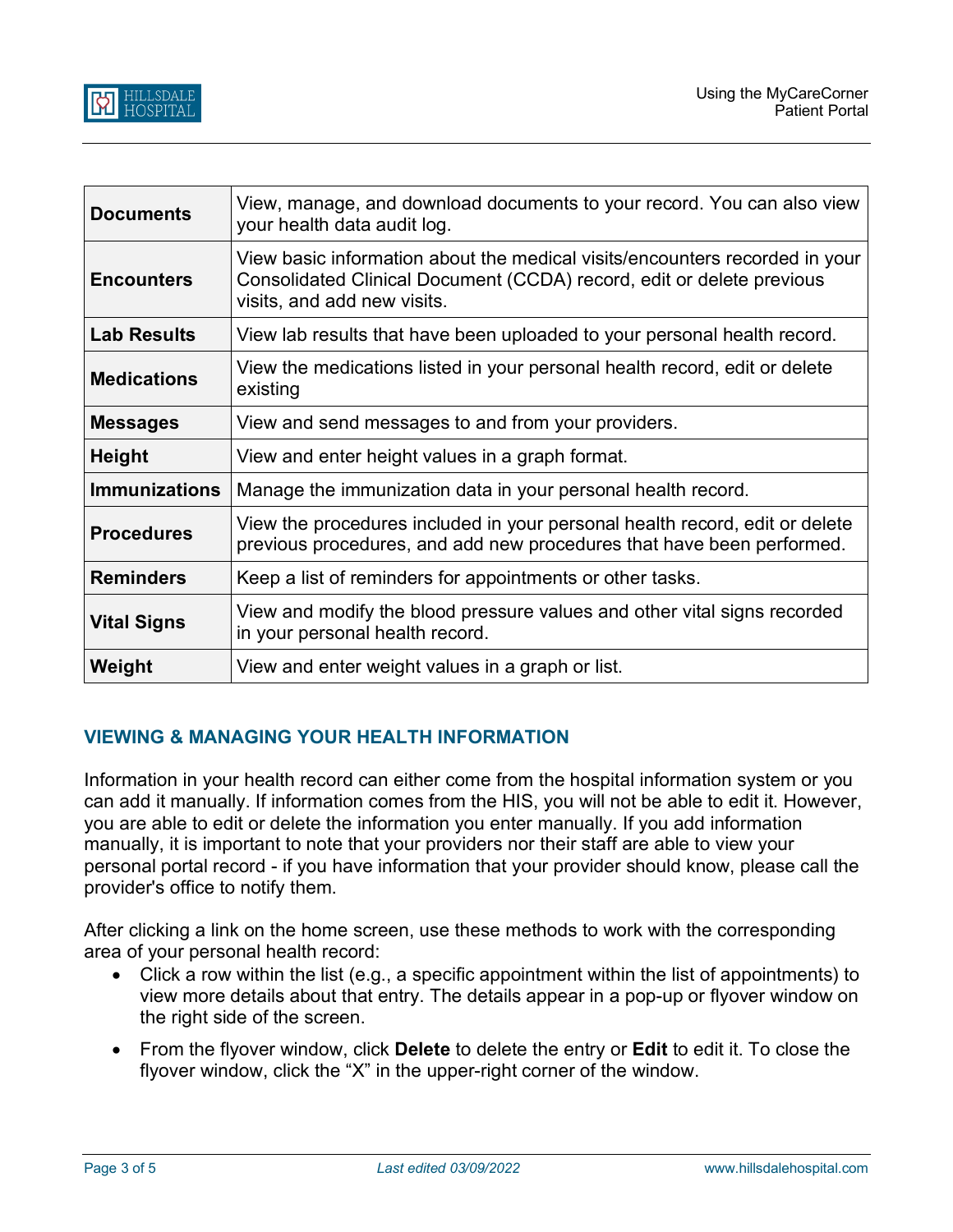

- To add a new entry (e.g., a new allergy from the Allergies screen, or a new appointment or reminder from the Appointments screen), click the plus sign (+) in the lower-right corner of the screen. Enter the appropriate information and click **Save**. Be sure to complete all required fields (those marked with a red asterisk).
- If the list can be filtered to view the data differently (e.g., to view immunizations, medications, or procedures for a specific date range, or to view only upcoming appointments or only past appointments), a **Show Filter Options** button appears above the list of items. Click this button to apply a filter.
- To sort the data in a list differently, click the column heading you want to sort by. Click the same heading again to reverse the sort.

*IMPORTANT REMINDER! You cannot edit information that is displayed from the hospital information system. And, your providers are not able to see your portal record. If you have information that your providers need to know, please send a message or call your provider's office to notify them.* 

### **VIEWING & EDITING YOUR PROFILE**

To view and update your profile information, click the circle with your initials on it (in the upperright corner of the screen) and select **My Profile**. Enter any missing information and/or edit the existing information. If you want to upload a picture to use in place of your initials to access your profile, click **Choose File**. When finished updating your profile, click **Save**.

### **SENDING & RECEIVING MESSAGES**

At this time, this feature is not available. Please call your provider's office to communicate as any messages sent through the patient portal will not be received.

### **If this is an Emergency, please dial 911**

### **NOTIFICATION SETTINGS**

You have the ability to receive customized notifications when new messages, files, or data elements have been added to your health record. To view and/or set up your notifications, click the **Notification Settings** option. From the Notification Center, click the red add button to create a new notification.